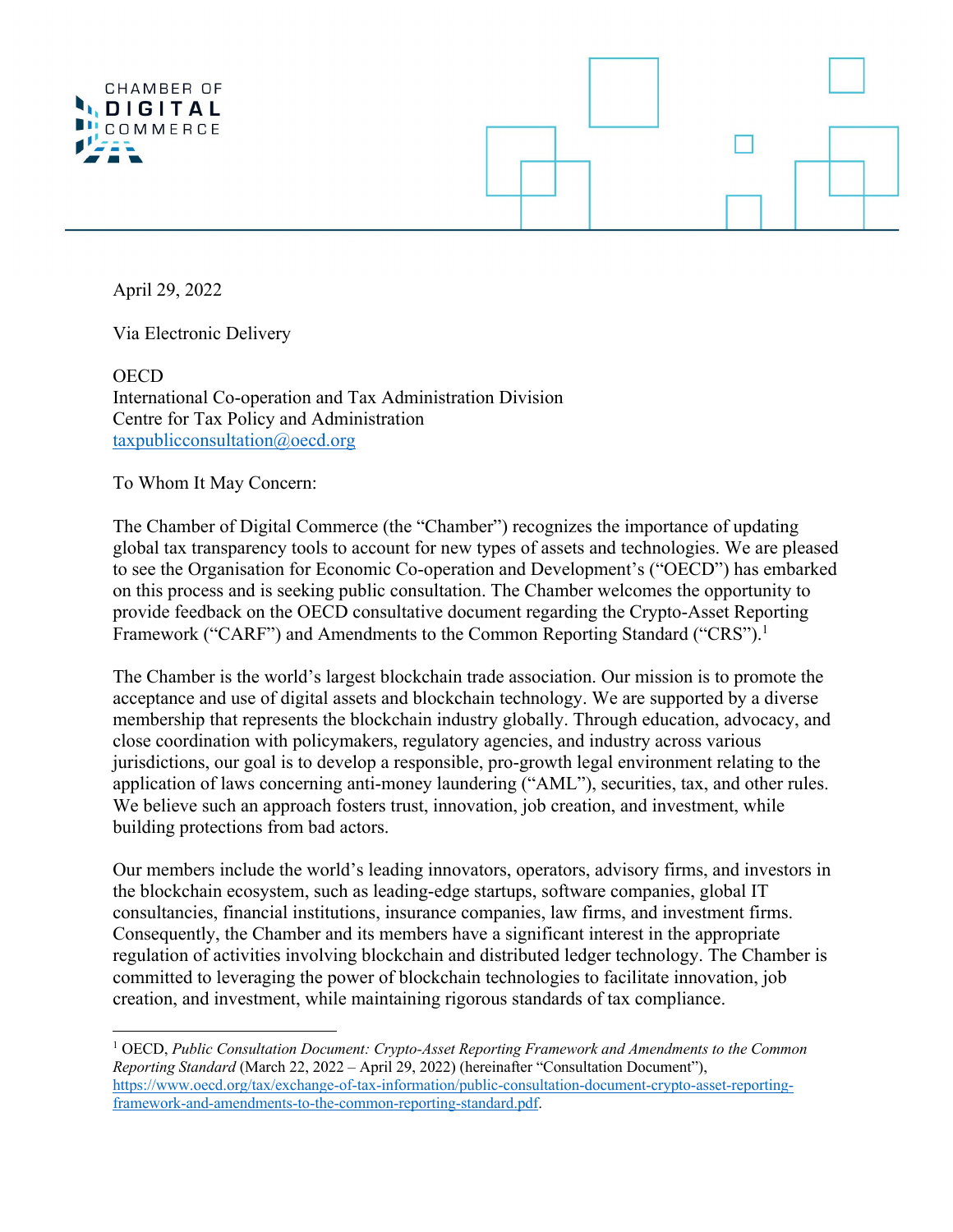The Chamber is pleased to serve as a resource to the OECD on these matters, and we look forward to working with you to consider and address them.

Very truly yours,

Periam Baing

**Perianne Boring Founder & CEO Chamber of Digital Commerce**

Cody Carbone

**Cody Carbone Policy Director Chamber of Digital Commerce**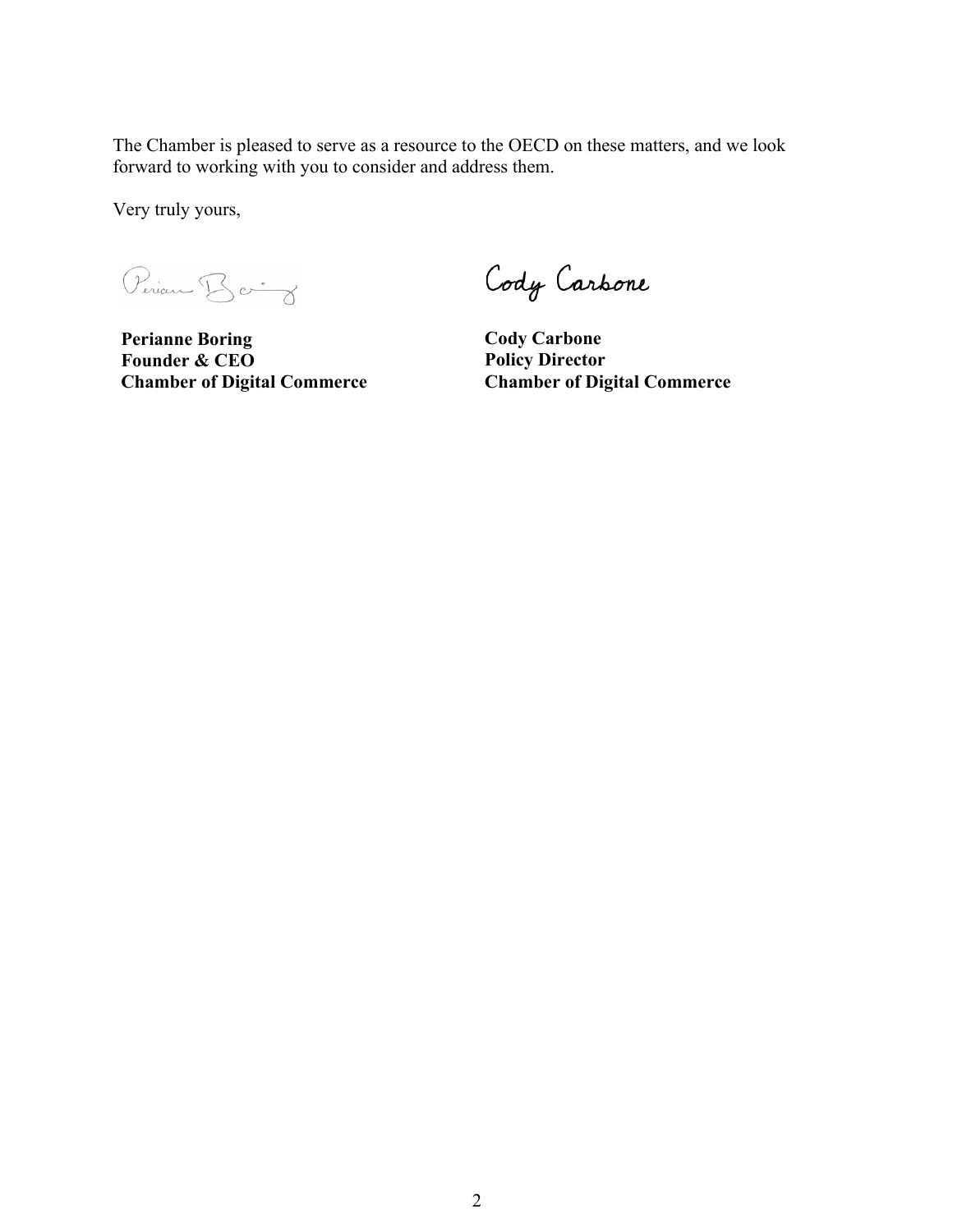# **EXECUTIVE SUMMARY OF COMMENTS IN RESPONSE TO THE CARF CONSULTATION DOCUMENT**

The Chamber supports effective tax transparency and regulatory action, but believes that should be done in a manner that minimizes burden and achieves parity with other financial asset classes. Specifically, we believe that any reporting regime for digital assets should endeavor to meet the goal of increasing global tax transparency, while preventing avoidance of the reporting requirements.

This goal should be reached with the following principles in mind:

- Achieve parity with other financial asset classes and hence align as much as possible with existing requirements under CRS and the Financial Action Task Force ("FATF") recommendations;
- Be neutral with respect to the underlying technology involved;
- Minimize burden on reporting persons, particularly smaller businesses, so as to continue to foster innovation and entrepreneurship in this emerging industry; and
- Minimize privacy concerns.

With these principles in mind, the Chamber would like to make the following recommendations related to the CARF, which are discussed more fully in the attached comments:

- 1. We recommend aligning the CARF's reporting for digital assets with existing reporting requirements under the CRS. As currently drafted, the CARF would create an unlevel playing field between digital assets and traditional financial assets by requiring additional reporting for digital assets beyond the current CRS requirements, and beyond what is necessary to achieve tax transparency goals.
	- a. We also recommend limiting the scope of Relevant Crypto-Assets to more closely align with traditional financial assets that are covered by the CRS and eliminate assets that are difficult to value or have no investment value. We believe the easiest way to achieve this would be to limit the scope of Relevant Crypto-Assets to digital assets that are fungible and actively traded on an established market.
	- b. We recommend that the CARF limit the collection of on-chain wallet addresses. The CARF's reporting of wallet address creates legitimate privacy concerns and is unnecessary since a wallet address is not the functional equivalent of a bank account.
	- c. To the extent additional information is deemed necessary for digital assets, we recommend that digital assets that could otherwise fall within the definition of Financial Assets for CRS purposes (e.g., securities tokens, stablecoins, and derivatives) be reportable solely under CRS.<sup>2</sup>
	- d. Similarly, we recommend that the anti-duplication rule proposed in the CRS amendments (i.e., where the disposal of Financial Assets is reported under CARF,

<sup>&</sup>lt;sup>2</sup> We note that some jurisdictions, such as the United States, have not adopted CRS but have similar reporting regimes (e.g., Foreign Account Tax Compliance Act ("FATCA")).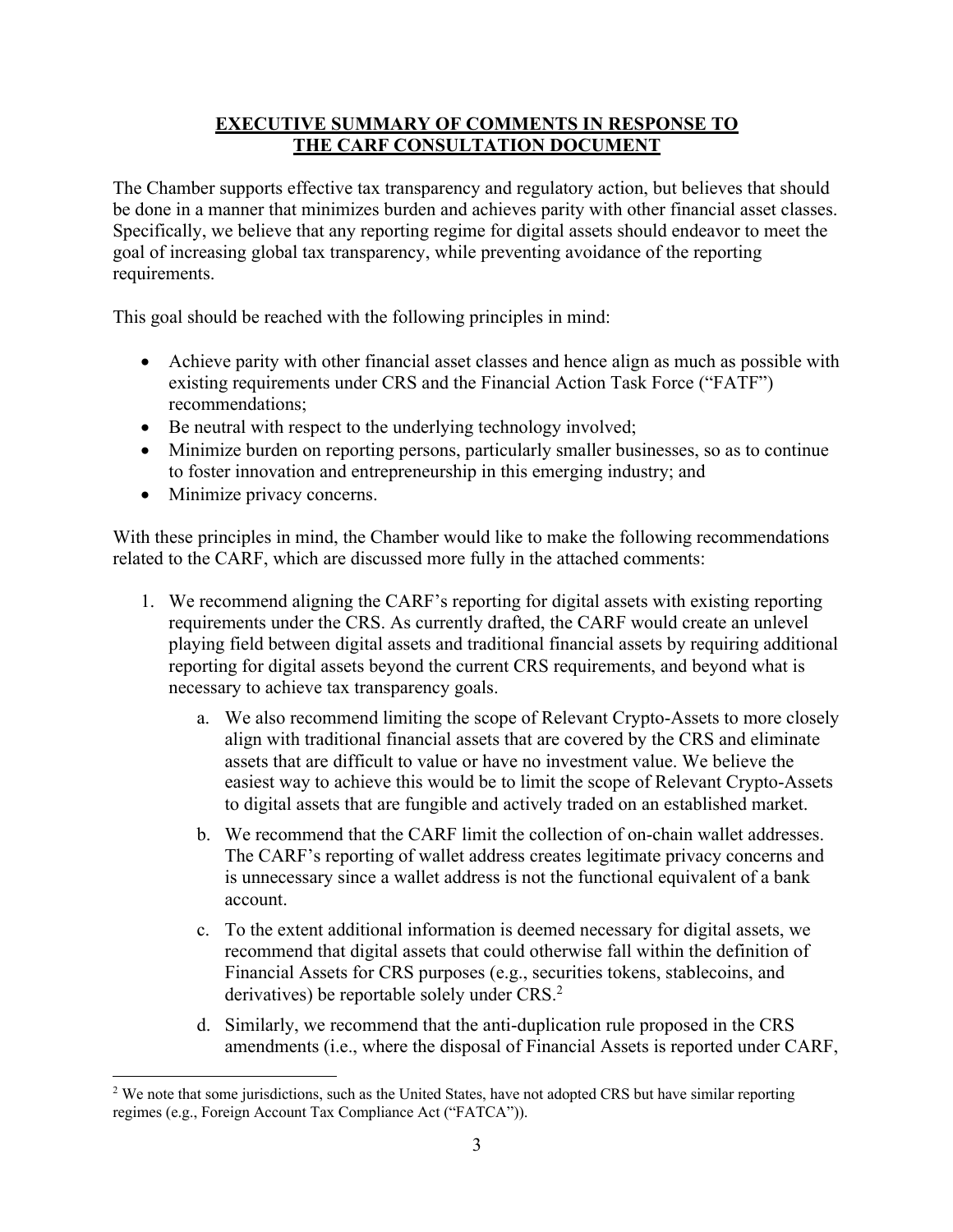no reporting is necessary under CRS) be reversed, so that reporting under CRS obviates the need to report under CARF.

- e. We recommend the OECD further study nonfungible tokens ("NFTs") before applying the CARF's reporting requirements to them. NFTs are quickly evolving into use cases that go well beyond traditional financial or investment assets.
- 2. We recommend adopting an effective date that is at least 4 years after the approval of the relevant legislation to allow CASPs sufficient time to implement the CARF. Most new reporting regimes have taken that long to implement, even for mature industries. In addition, jurisdictions should be encouraged to wait before adopting local reporting regimes for digital assets to ensure that reporting regimes are coordinated globally. On the other hand, Countries that have already legislated reporting regimes should also be encouraged to align their domestic reporting requirements to comply with the CARF.
	- a. The OECD should also consider phasing in the CARF for all intermediaries, along the lines of our recommendation for small businesses (i.e., Anti-Money Laundering ("AML") /Know Your Customer ("KYC") reporting only for a period of time, followed by CRS-style reporting, and if our first recommendation above is not adopted, followed by CARF reporting).
	- b. Penalties should not be imposed for good faith compliance for at least the first five years of reporting.
- 3. We recommend establishing a simplified reporting regime for small businesses (i.e., businesses that are less than \$10 million in gross receipts). For example, small businesses could begin by reporting their AML/KYC information to tax authorities in the first year and phase in the same information required by CRS and, if our first recommendation above is not adopted, phase in the information required by CARF, all while protected from penalties for good faith compliance. The digital asset industry is an emerging industry with many start-up and other small businesses. Requiring these businesses to set up costly systems to collect and report voluminous information could constitute a barrier to entry to the industry at a time when such entry should be encouraged.
- 4. We recommend that the OECD further study the potential application of the CARF to decentralized trading platforms prior to the publication of any special rules for such platforms, particularly as this area of technological innovation is in its nascent stages. Decentralized exchanges make up a small percentage of the overall cryptocurrency market and we do not believe that excluding decentralized exchanges from the scope of the CARF at this stage would lead to reduced tax transparency because the vast majority of known transactions take place with the involvement of a centralized exchange.
- 5. We recommend that the OECD encourage governments and tax authorities to consider a voluntary disclosure regime in order to reduce potential adverse consequences that may arise from the additional light that the CARF may shed on prior tax reporting practices.

In our view, these recommendations would encourage compliance while minimizing the potential burdens that could discourage entrepreneurship, competition and innovation.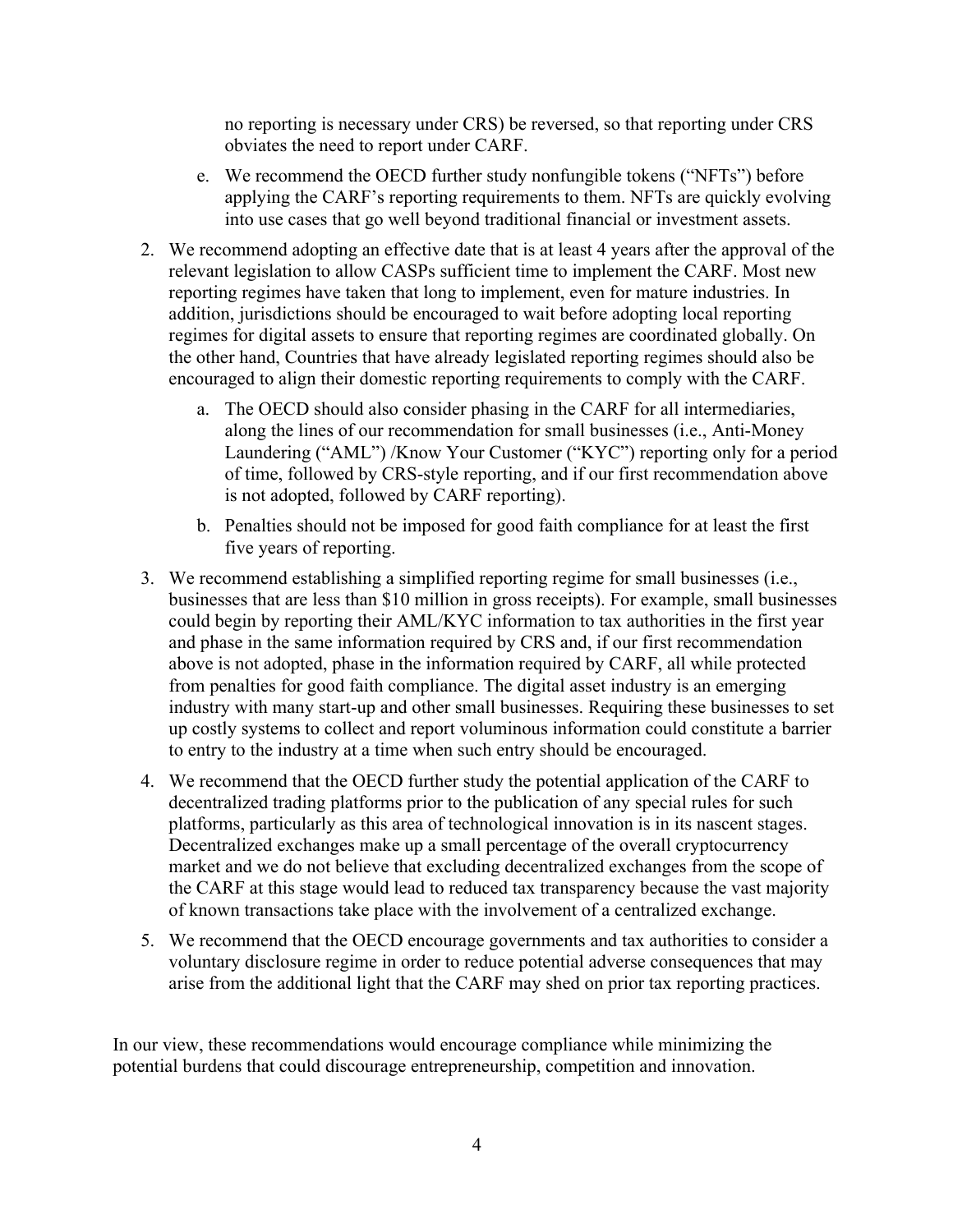### **COMMENTS IN RESPONSE TO THE CARF CONSULTATION DOCUMENT**

# **I. General Comments**

### **A. The CARF Should Provide Parity with CRS Reporting**

The CARF's scope of reportable information should be defined by reference to the scope applicable under the current CRS that applies to traditional financial assets. Since implementation in 2014, the CRS has been successful in enabling the detection and taxation of offshore accounts to limit tax evasion and bolster global tax compliance. We believe that tax transparency regimes should be technology-neutral and that similar activities should be regulated similarly. Thus, we believe that, to the extent possible, the CARF's reporting requirements should align with reporting under the CRS.

The OECD's stated rationale in the Consultation Document for adopting the CARF was that "the current scope of assets, as well as the scope of obliged entities, covered by the CRS do not provide tax administrations with adequate visibility on when taxpayers engage in tax-relevant transactions in, or hold, Crypto-Assets."3 The Consultation Document notes that "the ability of individuals to hold Crypto-Assets in wallets unaffiliated with any service provider and transfer such Crypto-Assets across jurisdictions, poses a risk that Crypto-Assets will be used for illicit activities or to evade tax obligations."4.

These risks can be addressed by requiring CASPs to report the same categories of information currently reported by financial institutions under CRS—that is, name, address, jurisdiction of residence, taxpayer identification number ("TIN"), date and place of birth of Crypto-Asset Users, account number and value, income earned on the account, and total gross proceeds from the sale or redemption of financial assets paid or credited to the account.<sup>5</sup> That information also achieves the OECD's stated goal to extend the scope of reporting required by CRS to Crypto-Assets.

The additional information required by CARF, including reporting at a transactional level on an asset-by-asset basis, as well as reporting on retail purchases using Crypto-Assets is not necessary to achieve tax transparency goals. And we believe the downsides to such additional information collection outweigh the benefits.

First, it is not yet clear this additional information will be useful to tax authorities. Substantive tax laws governing crypto-assets are still developing and there is no consistency among the different jurisdictions. In addition, the crypto-assets themselves and the platforms on which they trade are rapidly evolving. This is quite different from the state of the law and markets governing financial assets when the CRS was adopted. Given the potential downsides, we recommend that the scope of reportable assets and information under the CARF be aligned with that of the CRS.<sup>6</sup> Specifically, the scope of assets should be limited to digital assets that are actively traded on an

<sup>3</sup> Consultation Document, at p. 5 ¶6.

<sup>4</sup> Consultation Document, at p. 4 ¶4.

 $<sup>5</sup> CRS$  Rules § I, Consultation Document, at p. 63.</sup>

<sup>6</sup> Even if CARF achieves parity with CRS in terms of the scope of reporting, we think that a separate framework for Crypto-Assets is warranted to account for the different definitions and different types of intermediaries.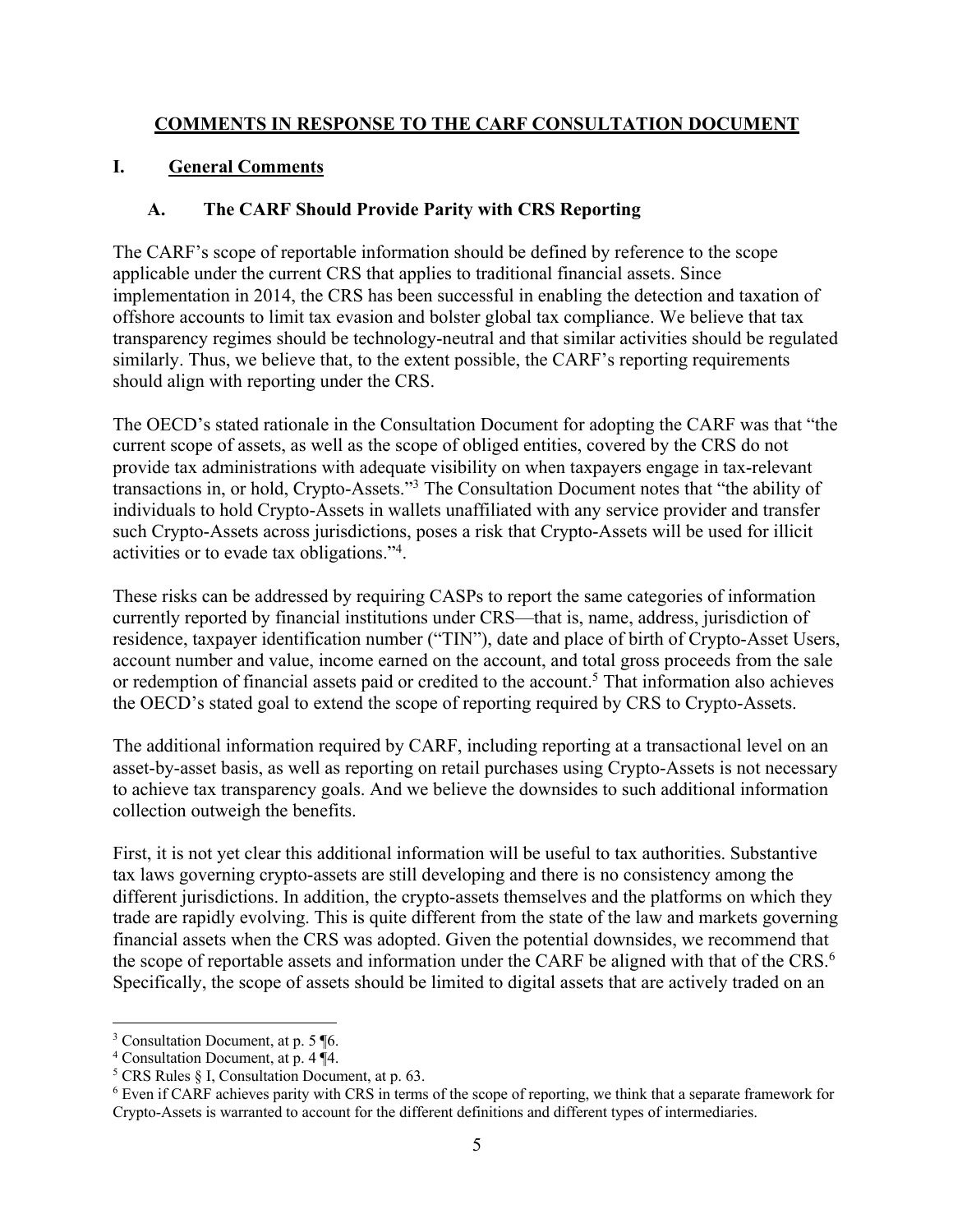established market, which would more closely align with the financial and investment assets covered under the CRS and FATF. In addition, the OECD should further study NFTs and decentralized platforms before subjecting them to the CARF, as these are areas of technological innovation that are still in their nascent stages. The scope can be revisited in the future when the technology and substantive laws become more settled.

Second, requiring CASPs to collect and review this additional information would increase costs, in terms of building systems, quality control, and risk assurance, as well as increase exposure to penalties. For example, to implement the CARF, CASPs will need to hire professional advisors to interpret and apply the CARF's new rules to their existing products and determine the appropriate reporting jurisdiction. CASPs will face additional costs to purchase or develop new technology and develop new operational procedures to generate the CARF's required information as well as to collect, validate, and process self-certifications. Finally, CASPs will need to develop and implement on-going compliance, audit, and internal control programs to comply with the CARF. We note that implementation is more complex and costly when the requirements are not standardized across jurisdictions, which has proven to be the case under the CRS. For example, some jurisdictions require a report even when there is no data to report; some require information to be submitted to third parties that have unique processes in place to utilize their platforms; and some have extra steps (e.g., extra checkboxes to click) before the portals will accept the reports.

Third, there are increased privacy risks that come with the increased data collection, retention, and transmission. Data breaches and hacks have become a significant risk in the digital world, and any increase in reporting of sensitive personal and financial information to intermediaries and tax authorities should be weighed against this risk. This may be particularly relevant in the case of on-chain wallets as potentially the entire transactional history of the wallet can be traced. In a future world where most transactions could happen via crypto-assets, this would amount to today's equivalent of providing tax administrations with taxpayers' transactional credit card details. We believe the risks in terms of privacy and data protection far outweigh the benefits of the additional data.

If our recommendation of parity with CRS is not adopted and it is determined that the additional information is needed for digital assets, we recommend that CRS (or similar reporting regimes) be the primary reporting regime for CASPs and Crypto-Assets that otherwise fall within its scope. For example, digital assets that could otherwise fall within the definition of Financial Assets for CRS purposes, such as securities tokens, stablecoins, and derivatives, should be reportable solely under CRS. Further, the proposed amendments in the CRS, notably, the definitions of financial asset, investment entity, depositary institution, depositary account, and custodial account have been amended to take into consideration relevant Crypto-Assets as defined in the CARF.<sup>7</sup> This would also help align the CARF with the FATF guidance, which excludes from the definition of virtual assets digital representations of fiat currencies, securities, and other financial assets that are already covered elsewhere in the FATF Recommendations.<sup>8</sup>

<sup>&</sup>lt;sup>7</sup> See CRS Rules § VIII(A)-(C), Consultation Document, at pp. 65-68.<br><sup>8</sup> See FATF, *Virtual Assets and Virtual Asset Service Providers Updated Guidance for a Risk Based Approach (Oct.* 2021), at 109 (hereinafter "FATF VA/VASP Guidance"), https://www.fatf-

gafi.org/media/fatf/documents/recommendations/Updated-Guidance-VA-VASP.pdf.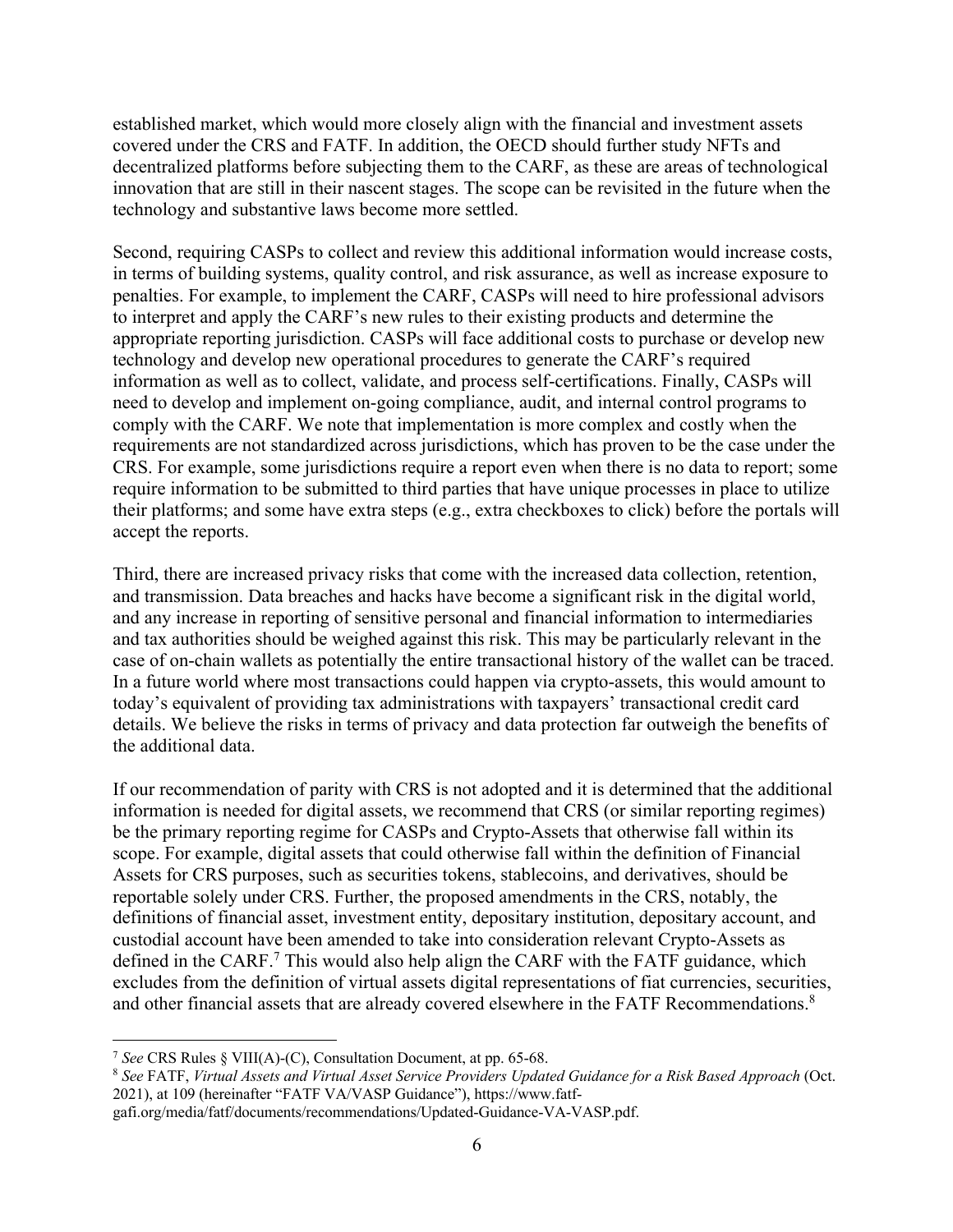In addition, while we commend the OECD for adopting a rule to prevent duplicative reporting under the CRS and CARF, we believe it should be reversed. The anti-duplication rule proposed in the CRS amendments provides that the gross proceeds from the sale or redemption of a Financial Assets is not required to be reported under the CRS to the extent it is reported under CARF.9 Instead, we believe the rule should provide that if the sale or redemption of a Financial Asset (including a Crypto-Asset that falls within the definition of a Financial Asset) is not required to be reported under the CARF to the extent it is reported under the CRS.

# **B. Effective Date Considerations**

We note that the OECD's Consultation Document does not indicate a proposed timeline to implement the CARF. We urge the OECD to provide substantial lead time to allow CASPs to design and implement their reporting processes to comply with the CARF.

We recommend adopting an effective date that is at least 4 years after the approval of the relevant legislation to allow CASPs sufficient time to implement the CARF. Most new reporting regimes have taken that long to implement, even for mature industries. For example, in the United States, FATCA was enacted in 2010, effective for payments made after 2012, but the rules were actually implemented over a four-year implementation period beginning in 2014 through  $2017.<sup>10</sup>$ 

In addition, some jurisdictions are currently considering substantial digital asset reporting regimes. Jurisdictions should be encouraged to wait until the CARF is approved before finalizing their local reporting regimes to ensure that reporting regimes are consistent across borders. Countries that have already legislated reporting regimes should also be encouraged to align their domestic reporting requirements to comply with the CARF.

Once adopted, we believe that penalties should not be imposed for good faith compliance with CARF for at least the first five years of reporting. In addition, the OECD should encourage jurisdictions to phase in the reporting under the CARF for all intermediaries, along the lines of our recommendation for small businesses (i.e., AML/KYC reporting only for a period of time, followed by CRS reporting, and if our first recommendation to align CARF reporting with the CRS is not adopted, followed by CARF reporting).

# **C. A Simplified Reporting Regime Should Be Adopted to Reduce the Burden on Small Businesses While Encouraging Innovation**

The digital asset ecosystem is continually and rapidly evolving. Digital assets are helping to usher in a global and inclusive economy, while blockchain technologies are revolutionizing entire industries. This innovation can be seen in the financial sector as well as other areas, such as supply chains, government records, title and asset ownership, digitization and encryption of records, and digital identity.

<sup>9</sup> CRS Rules §I(G), Consultation Document, at p. 64.

<sup>10</sup> *See* IRS Notice 2013-43 (Oct. 21, 2013), https://www.irs.gov/pub/irs-drop/n-13-43.pdf.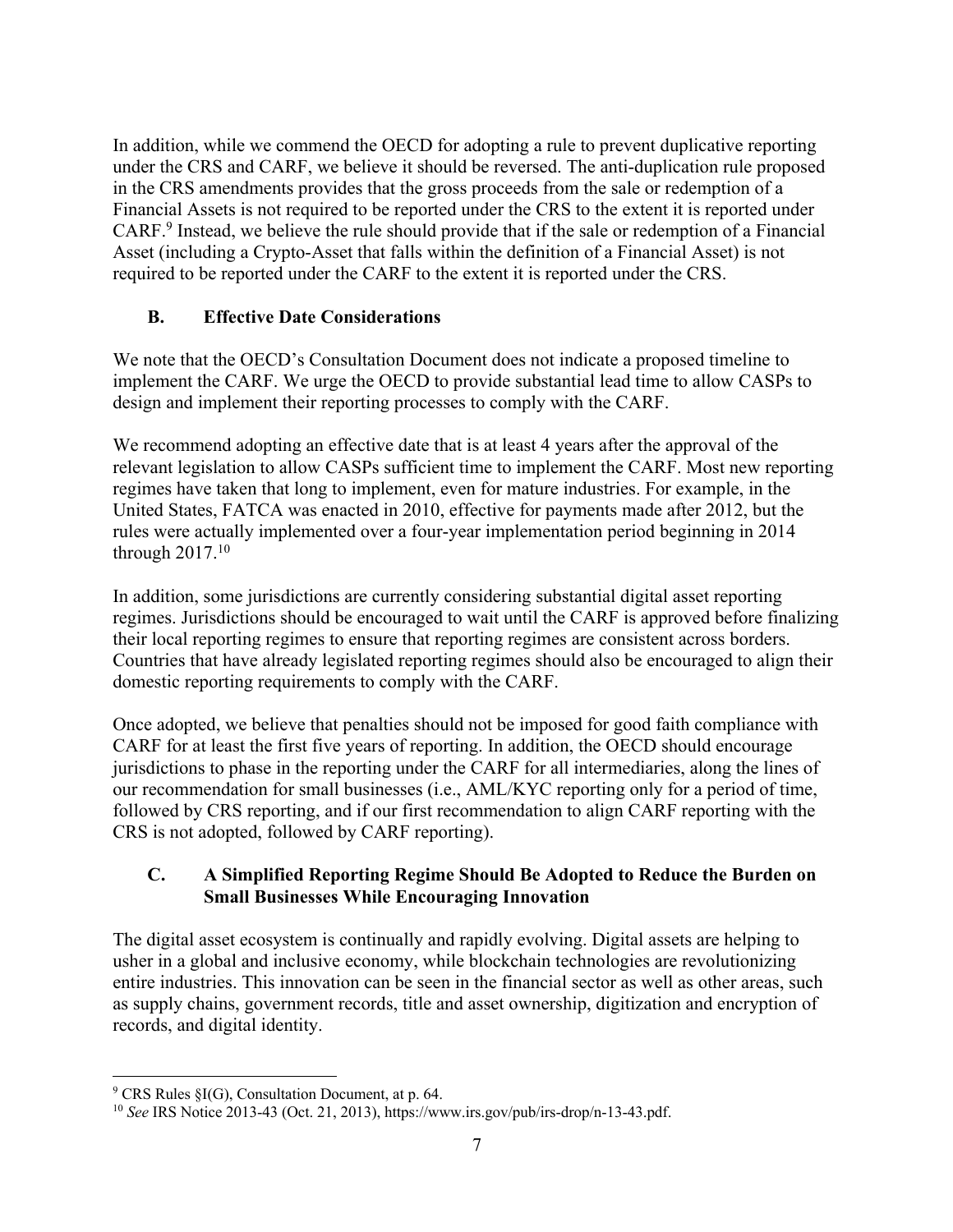Even with its rapid growth, the digital asset and blockchain industry is still a growing industry. Although the industry includes a few large entities, including some publicly traded companies, the industry remains dominated by start-ups and other small businesses. Unlike the implementation of CRS or FATCA where long-established financial institutions were already subject to local reporting requirements, the CARF would apply a new reporting regime to a relatively new industry. Even then, the implementation of CRS and FATCA proved that the initial statutory deadlines were too ambitious, and exchanges needed additional time (years) in order to bring their systems and customer records into compliance.

As discussed above, implementing the CARF would involve significant costs, in terms of building systems, quality control, and risk assurance, as well as increase exposure to penalties. As with any new industry, imposing significant regulatory costs could create a barrier to entry, which has the effect of hampering innovation. To minimize the costs and potential barriers to entry, we recommend establishing a simplified reporting regime under the CARF for small businesses. Specifically, businesses with less than \$10 million in gross income would be required to report the Crypto-Asset User's name, TIN, and account number and value maintained by the CASP. In addition to increased tax compliance, this level of reporting will assist with AML/KYC. Once the business reaches the \$10 million gross income threshold, it would be required to report the remainder of the information currently reported by financial institutions under CRS. If our recommendation above regarding parity between CARF and CRS reporting is not adopted, the small business could phase in CRS-style reporting and later full CARF reporting.

The simplified reporting regime should also offer penalty protection for good faith compliance with the applicable reporting regime. Even with a simplified approach, this third-party reporting will promote tax compliance while still protecting innovation throughout the industry.

# **D. Incentivize Compliance by Taxpayers and Jurisdictions**

Taxing jurisdictions should consider a voluntary disclosure regime to encourage taxpayers to come forward to remedy past compliance shortfalls.<sup>11</sup> This will reduce some of the adverse consequences that may arise from additional light the CARF may shed on prior tax reporting practices. We recommend this because blockchain records are permanent, and, for example, reporting in 2024 can highlight activity in 2017 where crypto-asset tax rules may not have existed or been clear.

Under our proposal, relief from tax understatement penalties would be afforded to any taxpayer not currently under audit. Additionally, any disclosures should be accompanied by a list of exchanges where the taxpayer has traded, as well as the public address of the wallets used. These additional disclosures will enable tax authorities to independently confirm any representations made by the taxpayer if they choose.

<sup>&</sup>lt;sup>11</sup> For example, the IRS previously created an offshore voluntary disclosure program, which offered U.S. taxpayers with undisclosed income from offshore assets a compliance avenue to resolve income tax liabilities, various tax information reporting obligations relating to foreign financial assets, and foreign bank account reporting requirements.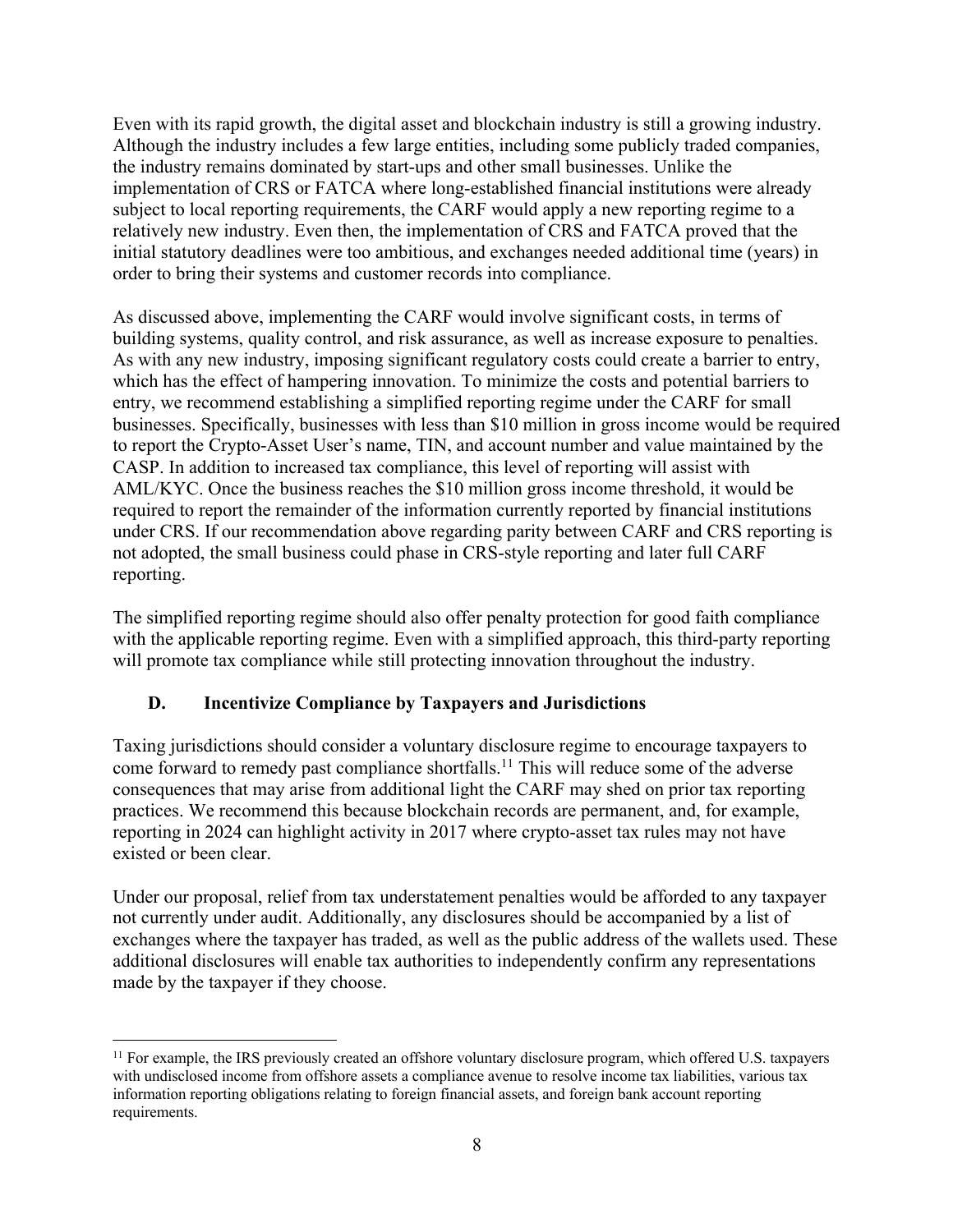# **II. Responses to Specific Questions**

With respect to questions regarding the CARF listed in the Consultation Document, the Chamber provides the following comments and responses.

# **A. Crypto-Assets in Scope**

*1. Does the CARF cover the appropriate scope of Crypto-Assets? Do you see a need to either widen or restrict the scope of Crypto-Assets and, if so, why?*

We believe the proposed definition of Crypto-Asset as a "digital representation of value that relies on a cryptographically secured distributed ledger or a similar technology to validate and secure transactions" is too broad with the proposed definition sourced from a description of the technology itself and not its use. Although the Consultation Document states that uses of cryptographic technology that are not digital representations of value, such as a record of activities or materials related to supply chains or declarative records of ownership of assets, are not Crypto-Assets,<sup>12</sup> the definition expressly includes cryptographic tokens that represent rights of membership, rights to property, or other rights (such as a security token, derivative contract or right to purchase or sell an asset),  $13$  and NFTs representing rights to collectibles, games, art, physical property, or financial documents.14

The CRS and FATF generally apply only to financial or investment assets. Other transfers of physical property, collectibles, and contract rights are not subject to tax information reporting and should not become reportable solely because they are digitized. We recommend limiting the scope of Crypto-Assets to digital assets that are actively traded on an established market and insert a reference to their use for investment or payment purposes as in the FATF definition. This would be an administrable way to more closely align with the financial and investment assets covered under the CRS and FATF.

In addition, the scope of Crypto-Assets should be initially limited to *fungible* digital assets. We believe that the OECD should further study NFTs before applying the CARF to them, since NFTs are quickly evolving into use cases that go well beyond traditional financial or investment assets. Limiting the scope of this definition to fungible crypto-assets will, thus, limit distortion between physical and digital assets.

# *2. Does the definition of Closed-Loop Crypto-Assets contain the correct criteria for identifying Crypto-Assets that operate in a closed-loop environment?*

We recommend modifying the definition of "Closed-Loop Crypto-Asset" as a Crypto-Asset that:

- a. is issued as a means of payment with Participating Merchants for the purchase of goods and services; and
- b. either:

<sup>&</sup>lt;sup>12</sup> Consultation Document, at p. 41, **[6.**]

<sup>&</sup>lt;sup>13</sup> Consultation Document, at p. 40,  $\P$ 4.

<sup>&</sup>lt;sup>14</sup> Consultation Document, at p. 41,  $\overline{$ 5.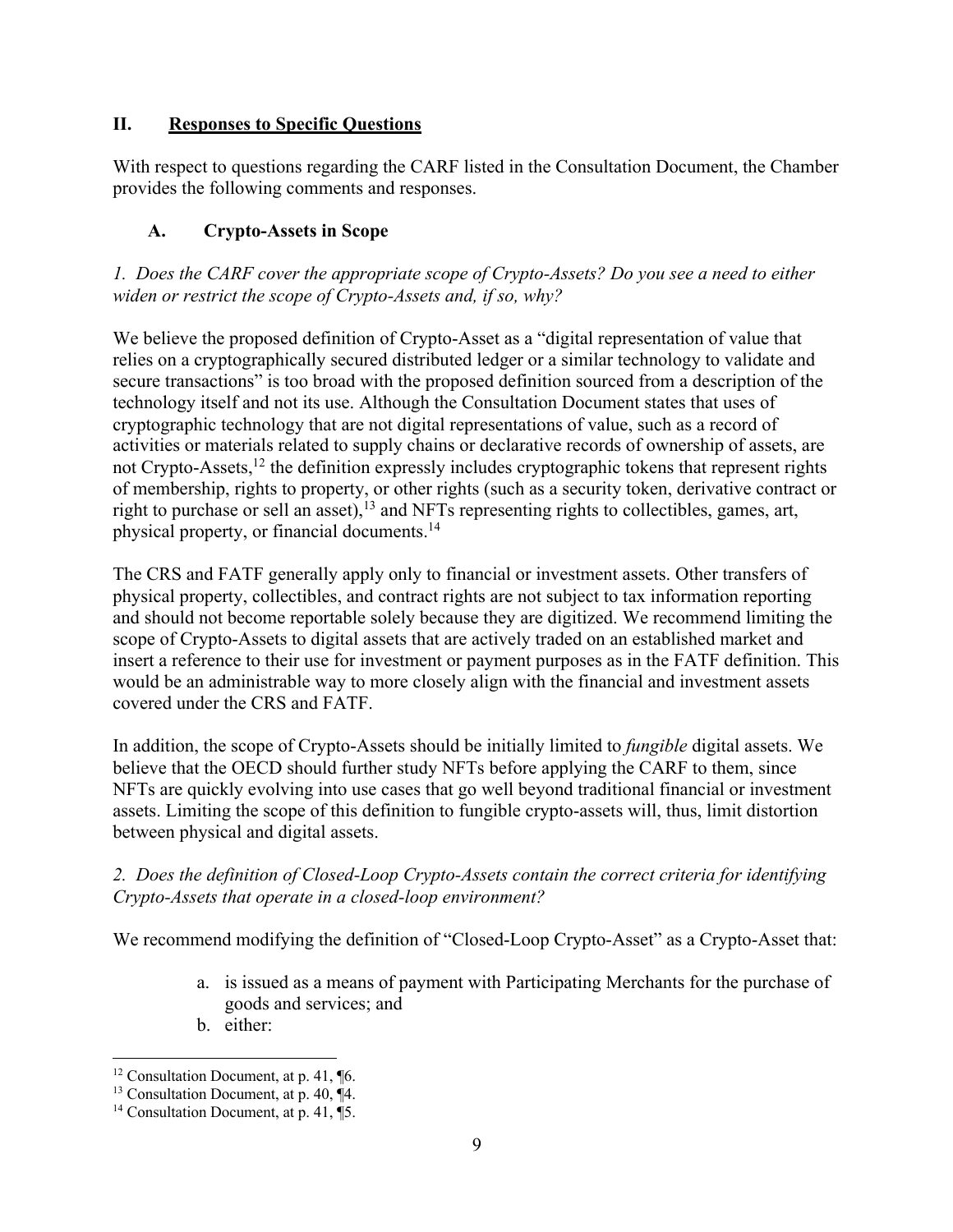- i. can only be transferred by or to the issuer,  $\theta$  are Participating Merchant, or another user; or
- ii. can only be redeemed for Fiat Currency by a Participating Merchant redeeming with the issuer.

In other words, the issuance should be separate from the transfer/redemption of the Crypto-Asset. In addition, permitting the Closed-Loop Crypto-Asset to be exchanged among participants does not pose tax compliance risks.

For example, the current definition of Closed-Loop Crypto-Assets does not appear to cover virtual currencies or tokens used only in a gaming environment to purchase in-game items, such as additional lives, enhanced-powers, or weapons. These virtual currencies or tokens pose limited risk for tax compliance because they do not produce taxable income. The currency or tokens can be used only to purchase virtual goods or services within an online game and cannot be exchanged for fiat currency.<sup>15</sup> We believe the suggested modification clarifies that in-game tokens should be treated as Closed-Loop Crypto-Assets.

### *3. Are you aware of existing types of Crypto-Assets, other than Closed-Loop Crypto Assets or Central Bank Digital Currencies that present a low risk from a tax compliance perspective and should therefore be excluded from the scope?*

Yes, there are "vanity" tokens that individuals, groups, and organizations create primarily for marketing and promotion purposes. For example, certain National Football League players have created such tokens that fans can purchase in exchange for benefits and services that only fans of that celebrity will care about. Such tokens are used more for branding, marketing, and loyalty purposes, than as financial or investment assets. Such marketing-related tokens should be excluded from the definition of Relevant Crypto Assets.

There are also tokens that are issued to contributors of a protocol that allow that contributor to "earn" tokens that represent rights to approve changes to the protocol. Such tokens have the primary purpose of governing and ensuring the technical integrity of a protocol and have little value to those outside of a community of enthusiasts and hobbyists for a certain protocol.

In addition, if our recommendation above that stablecoins be treated as Financial Assets subject to CRS instead of CARF is not adopted, we also believe that stablecoins pegged to a fiat currency should be excluded from Crypto-Assets. Although different stablecoins use different methods to maintain their peg to a fiat currency, they are designed to have minimal gain or loss and, thus, pose limited tax compliance risk.

Further, as discussed in Question A.1., a Relevant Crypto-Asset should exclude any crypto-asset that is not actively traded on an established market.

<sup>&</sup>lt;sup>15</sup> For example, in the United States, the Internal Revenue Service ("IRS") has clarified that virtual currencies that do not leave the gaming environment are not subject to taxation. *See* Press Release, IRS Statement on Changes to Virtual Currency Webpage(Feb. 14, 2020), https://www.irs.gov/newsroom/irs-statement-on-changes-to-virtualcurrency-webpage.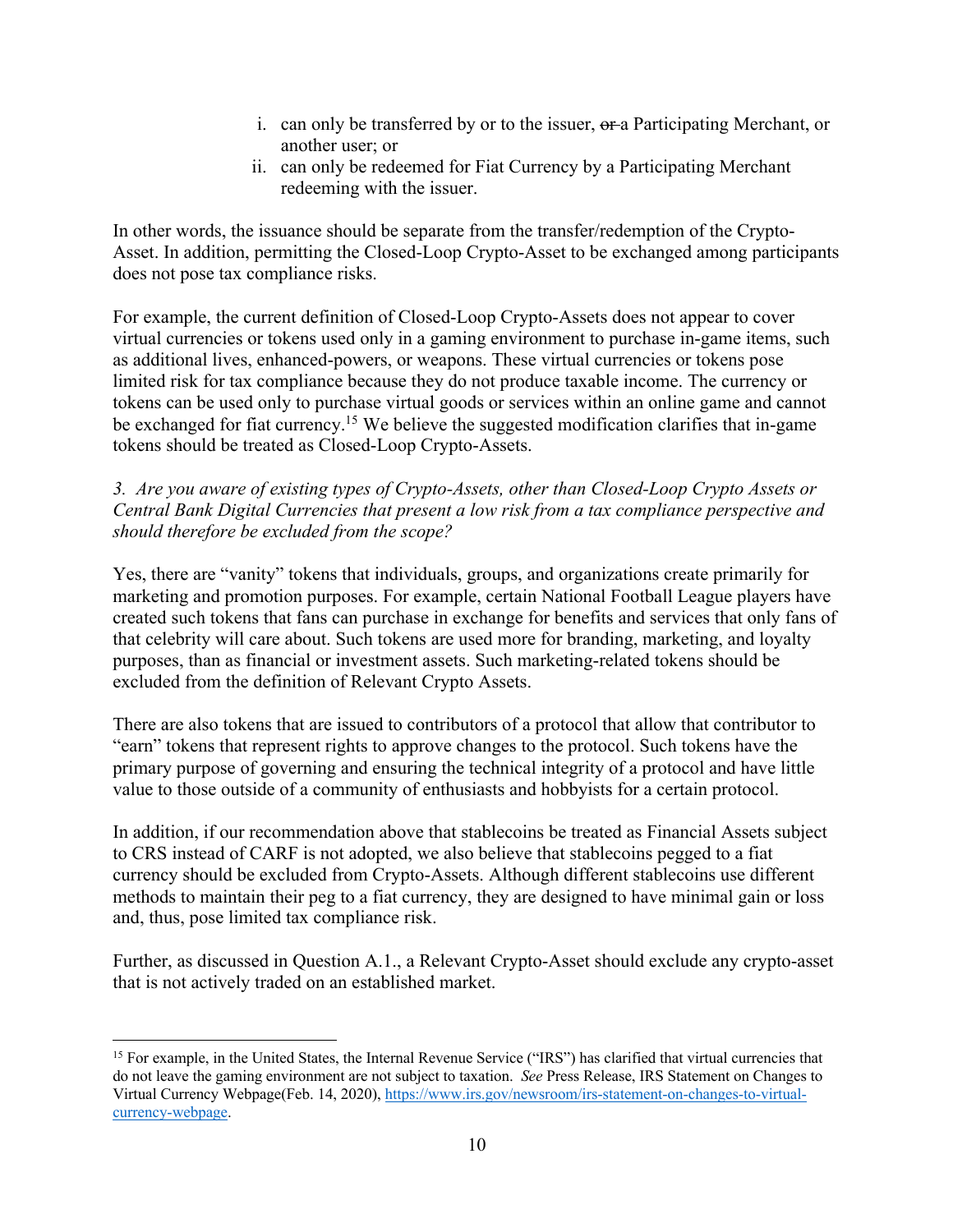*4. An NFT is in scope of the FATF Recommendations as a virtual asset if it is to be used for payment or investment purposes in practice. Under the Crypto-Asset Reporting Framework, an NFT would need to represent value and be tradable or transferable to be a Crypto-Asset. On that basis it is expected that relevant NFTs would generally be covered under both the CARF (as a Crypto-Asset) and the FATF Recommendations (either as a virtual asset or a financial asset). Are you aware of any circumstances where this would not be the case, in particular, any NFTs that would be covered under the definition of Crypto-Assets and that would not be considered virtual assets or financial assets under the FATF Recommendations or vice versa?*

NFTs are a new and rapidly evolving area of digital technology. Their use cases are rapidly expanding beyond investments in art, collectibles, or music, to include event tickets, experiences, loyalty rewards, and discounted merchandise. Consequently, we believe further study is required to better understand the types of NFTs that present tax compliance risks before requiring reporting of NFTs under the CARF. Therefore, we recommend that the scope of Relevant Crypto-Assets be limited to *fungible* digital assets in order to minimize distortive reporting outcomes between physical and digital non-fungible items. The scope can be revised once the study is complete.

In the event that our recommendation for further study related to NFTs is rejected, we believe the CARF treatment of NFTs should align with the recently updated FATF guidance released last year. The updated FATF guidance generally excludes NFTs from the virtual asset definition due to their unique nature as collectibles rather than as a payment or investment asset. <sup>16</sup> However, the updated FATF guidance further states that NFTs can still be considered virtual assets, in some circumstances, based on their function and practice if they are used for payment or investment purposes.17 To appropriately limit the scope of covered NFTs, our secondary recommendation is that the CARF only require reporting if the NFT is used for payment or is actively traded on an established exchange.

As currently drafted, the CARF would apply to any NFT that has value and can be transferred. Although NFTs often represent ownership of an asset that can be held for investment or readily traded, their use cases are quickly expanding beyond investment assets. For example, the CARF would apply to NFTs that represent event tickets, experiences, or even discounted merchandise rights. For tax purposes, this type of NFT transaction is akin to a 'goods and services' transaction and not an asset held for investment purposes, rendering it inappropriate for this transaction to be reported under the current framework outlined for CARF. In addition, as discussed above and in Question A.1., we believe that the CARF should be technology-neutral; additional reporting should not be required for NFTs as compared to a similar tangible asset simply because an NFT is a digital asset.

# **B. Intermediaries In Scope**

*1. Do you see a need to either widen or restrict the scope of the intermediaries (i.e. Reporting Crypto-Asset Service Providers)?*

<sup>16</sup> *See* FATF, VA/VASP Guidance, at 24.

<sup>17</sup> *Id.*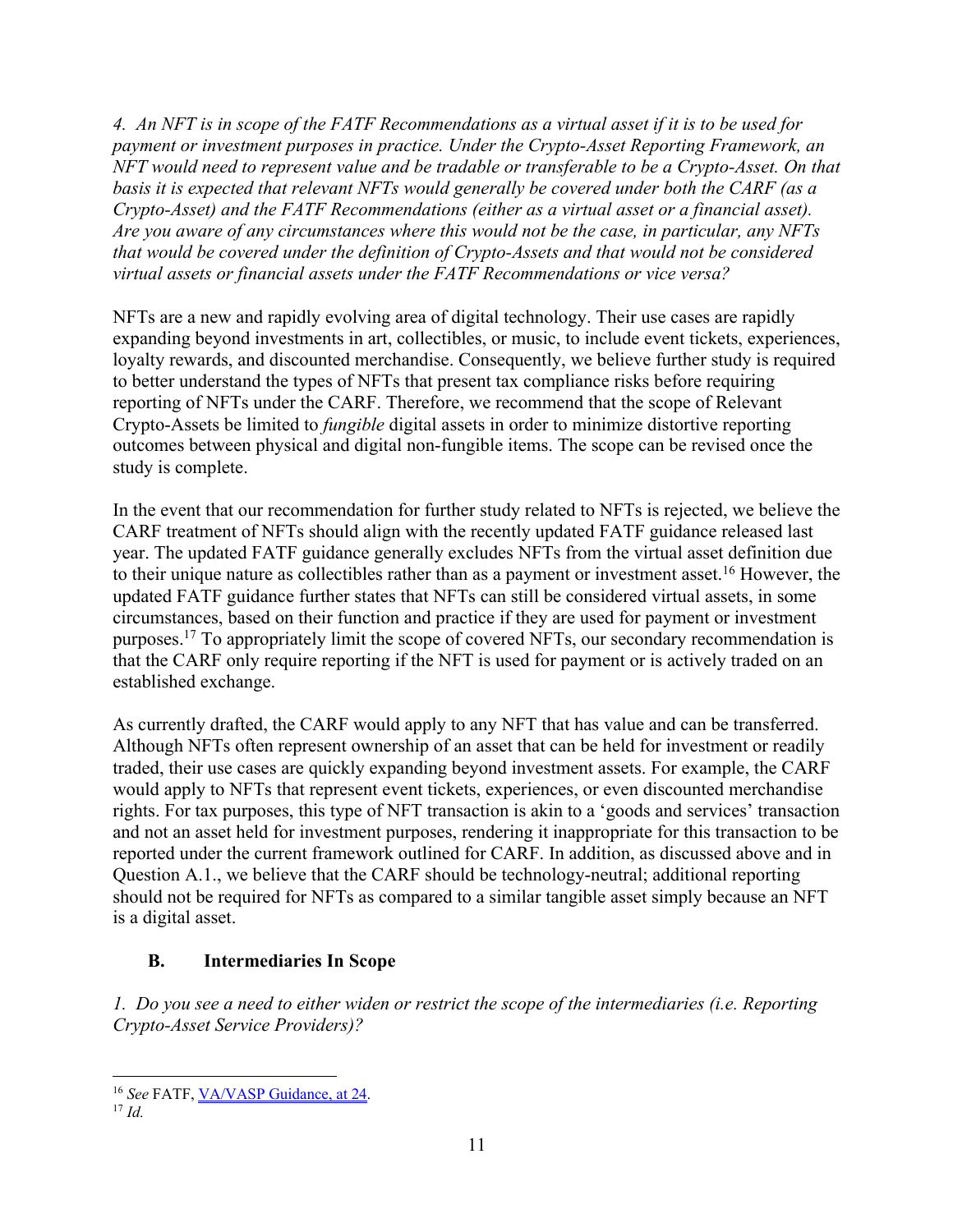The definition of Reporting CASP on its face is quite broad, covering "any individual or Entity that, as a business, provides a service effectuating Exchange Transactions for or on behalf of customers." We appreciate the additional commentary clarifying that investment funds, standalone custodians, validators, creators (including presumably NFT creators), software developers, or infrequent service providers are excluded, as are individuals or Entities who create or sell software or an application or provide a platform with only bulletin board functionality.<sup>18</sup>

However, we believe the scope of the intermediaries subject to reporting should be restricted to ensure intermediaries are not subject to both CRS and CARF reporting. The CRS requires the reporting of electronic money, CBDC, and other digital assets. For the reasons discussed above, we recommend that intermediaries that report under the CRS not be subject to additional reporting under the CARF.

*2. Are there any circumstances in which multiple (affiliated or unaffiliated) Reporting Crypto-Asset Service Providers could be considered to effectuate the same Relevant Transaction with respect to the same customer? If so, which types of intermediaries (e.g. the one with the closest relationship with the client) would be best placed to ensure reporting?*

Yes, there are several scenarios where multiple CASPs could be considered to effectuate the same Relevant Transaction, including several where digital asset exchanges facilitate transactions behind the scene: 1) regional banks and credit unions seeking to offer digital assets to their clients rely on exchanges to provide a white-label trading solution; 2) trustees utilizing digital asset exchanges to invest trust assets in digital assets; and 3) retirement plan administrators offering crypto asset investments in plans.

The best approach to minimize the duplicative reporting of the same transaction by multiple intermediaries is to limit the definition of Crypto-Asset Service Providers to the intermediaries that provide customers on-ramping and off-ramping services from fiat currencies. Alternatively, we believe the party with the closest connection to the taxpayer is the most appropriate party to report.

*3. Do the nexuses described in paragraph A of Section I of the CARF ensure a comprehensive coverage of all relevant Reporting Crypto-Asset Service Providers? If not, under what circumstances would relevant Reporting Crypto-Asset Service Providers not have a nexus in any jurisdiction? In your view, should this be a potential concern, and if so, what solutions could be considered to address it?*

We have not identified a circumstance in which a Reporting CASP would not have nexus in any jurisdiction at this time. If this scenario presented itself, the CASP with the closest relationship with the customer should report.

<sup>&</sup>lt;sup>18</sup> Consultation Document, at p. 43, ¶¶14-18.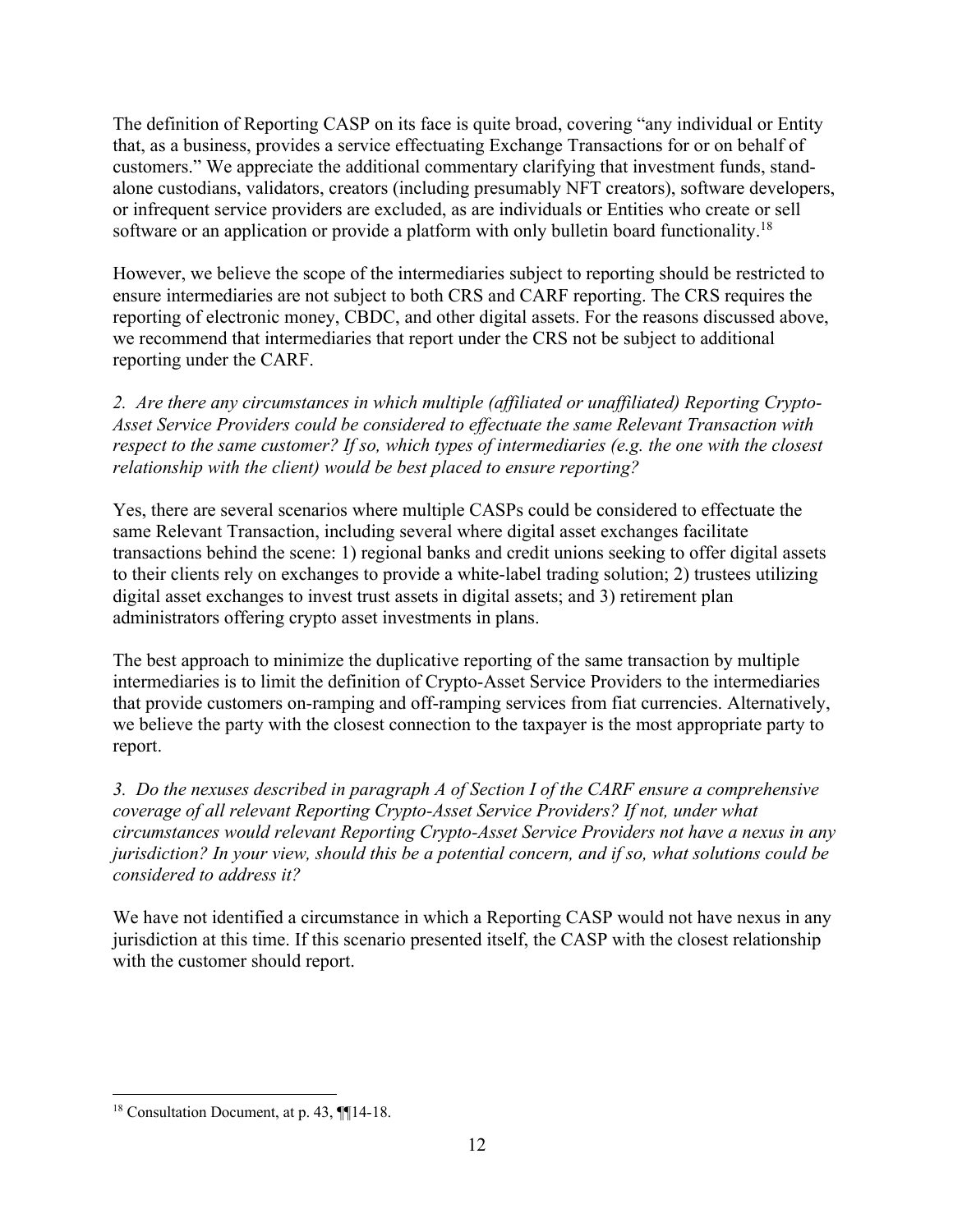### **C. Reporting Requirements**

*1. Do intermediaries maintain valuations on the equivalent Fiat Currency fair market values of Crypto-Assets? Do you see challenges in reporting on the basis of such fair market value? If yes, what do you suggest to address them?*

As discussed in Question A.1., above, we recommend limiting the definition of Crypto-Asset to fungible assets that are actively traded on an established exchange. This will help facilitate fair market value reporting, as intermediaries generally maintain a fiat currency fair market value for Crypto-Assets that are actively traded.

*2. Are there preferable alternative approaches to valuing Relevant Transactions in Crypto-Assets?*

We recommend that valuation of relevant transactions under the CARF be performed based on the applicable accounting standards (e.g., International Reporting Financial Standards ("IFRS") or U.S. Generally Accepted Accounting Principles ("U.S. GAAP"), where applicable.

*3. Are there specific difficulties in applying the valuation rules for illiquid tokens, for example, NFTs or other tokens that may not be listed on a marketplace, to identify a fair market value? If so, please provide details of any preferable valuation methods that could be adopted within the CARF.*

The valuation process is more difficult when an asset is not traded in a liquid market or is thinly traded. As noted in Questions A.1. and A.4., above, we recommend limiting reportable Crypto-Asset to those that are fungible and actively traded.

*4. Regarding Reportable Retail Payment Transactions, what information would be available to Reporting Crypto-Asset Service Providers pursuant to applicable AML requirements (including the FATF travel rule, which foresees virtual asset service providers collecting information on originators and beneficiaries of transfers in virtual assets) with respect to the customers of merchants in particular where the customer does not have a relationship with a Reporting Crypto-Asset Service Provider, for whom it effectuates Reportable Retail Payment Transactions? Are there any specific challenges associated with collecting and reporting information with respect to Reportable Retail Payment Transactions? What measures could be considered to address such challenges? Would an exclusion of low-value transactions via a de minimis threshold help reducing compliance burdens? If so, what would be an appropriate amount and what measures could be adopted to avoid circumvention of such threshold by splitting a transaction into different transactions below the threshold?*

The CARF would require CASPs who process retail payments on behalf of a merchant accepting Crypto-Assets as payment to treat the customer of the merchant as its own customer, subject to the due diligence and reporting requirements. However, the customer has no transactional relationship or privity with the CASP. Although the requirement is based on the FATF travel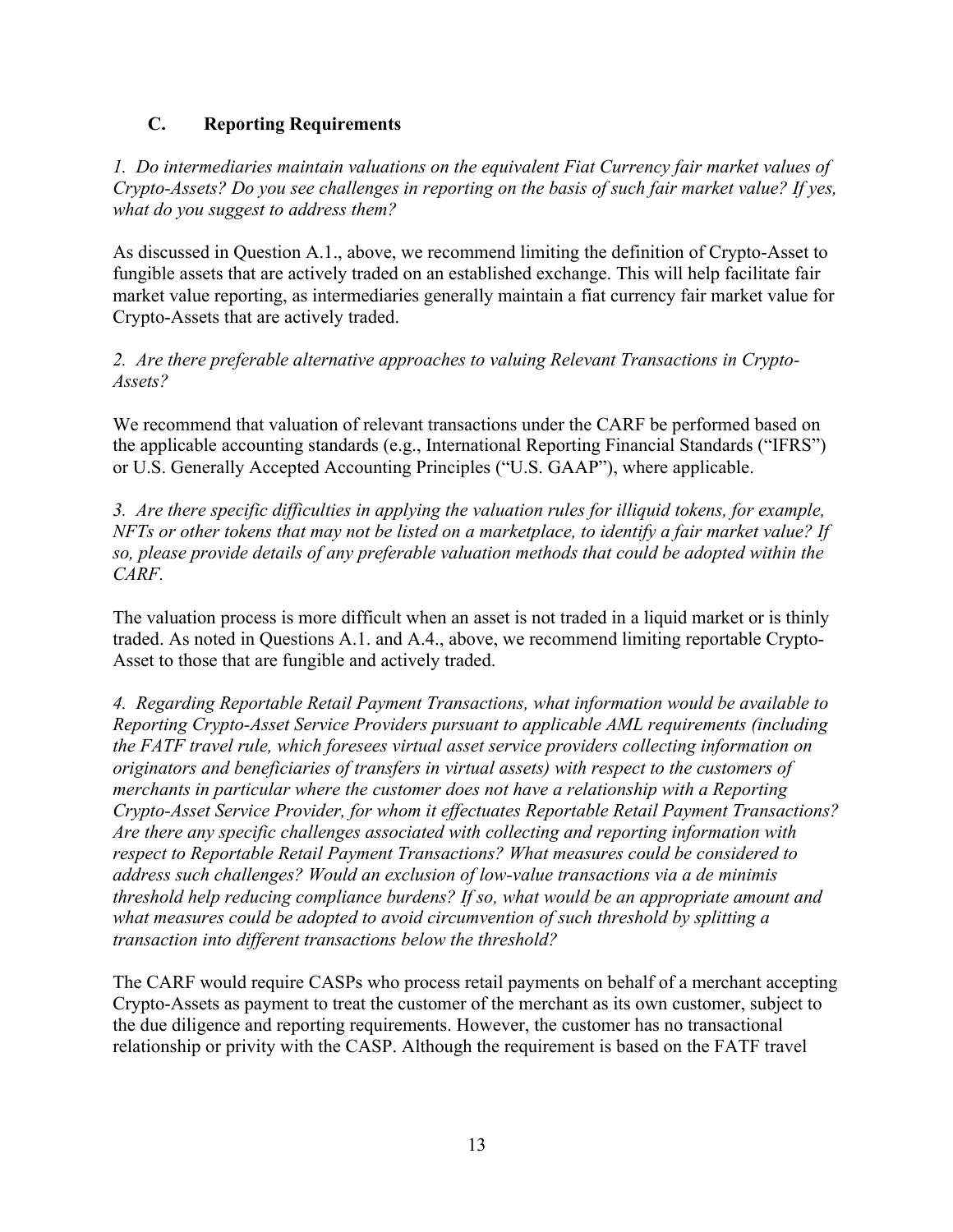rule,<sup>19</sup> the reporting required under the CARF goes far beyond what is required under the FATF travel rule.

Under the FATF travel rule, an originating VASP must obtain and provide information on the originator (i.e., its customer), including name, address, and account number, but only limited information on the beneficiary (i.e., the person receiving the transfer), including the name and account number. Moreover, the originating VASP is only required to perform due diligence on the originator, not the beneficiary.<sup>20</sup> Collection of the more detailed information on the beneficiary appropriately falls to the beneficiary's VASP with which it has a transactional relationship.

Further, the CARF should impose no greater due diligence and information reporting requirement than the FATF travel rule. Thus, the CASP should only be required to do due diligence and report the detailed information regarding the merchant (its customer). The only information that the CASP should be required to report regarding the merchant's customer is the customer's name and wallet address (which it will obtain from the merchant). Any greater burden would discourage use of Crypto-Assets in the marketplace.

In addition, we recommend the inclusion of a de minimis reporting threshold to reduce the compliance burden for small retail transactions.

*5. Concerning the requirement to report transfers based on certain pre-defined transfer types (e.g. hardforks, airdrops due to other reasons, loans or staking), do Reporting Crypto-Asset Service Providers have the knowledge necessary to identify, and classify for reporting purposes, transfers effectuated according to such transfer types? Are there any other transfer types that typically occur and that are separately identified for customers or for other purposes?*

CASPs may not have the necessary knowledge to report transfers effectuated according to predefined transfer type and may be unable to meet this reporting requirement. For example, an exchange does not maintain records of newly created Crypto-Assets that are not supported on their exchange and would not be able to identify and classify the transaction for reporting purposes.

*6. Concerning the proposal for reporting with respect to wallet addresses, are there any specific challenges for Reporting Crypto-Asset Service Providers associated with the proposed requirement to report wallet addresses that are the destination of transfers sent from a customer's wallet maintained by a Reporting Crypto-Asset Service Provider? Do Reporting Crypto-Asset Service Providers have, or are they able to obtain, information to distinguish wallet addresses associated with other Reporting Crypto-Asset Service Providers from wallet addresses that are not associated with another Reporting Crypto-Asset Service Provider? The OECD is also considering to require, in addition, reporting with respect to wallet addresses that are the origins of transfers to a customer's wallet maintained by a Reporting Crypto-Asset Service Provider. Is this information available and would providing it materially increase compliance burdens for Reporting Crypto-Asset Service Providers? Are there alternative* 

<sup>19</sup> *See* Consultation Document, at p. 37, ¶40.

<sup>&</sup>lt;sup>20</sup> FATF VA/VASP Guidance, at pp. 56-59.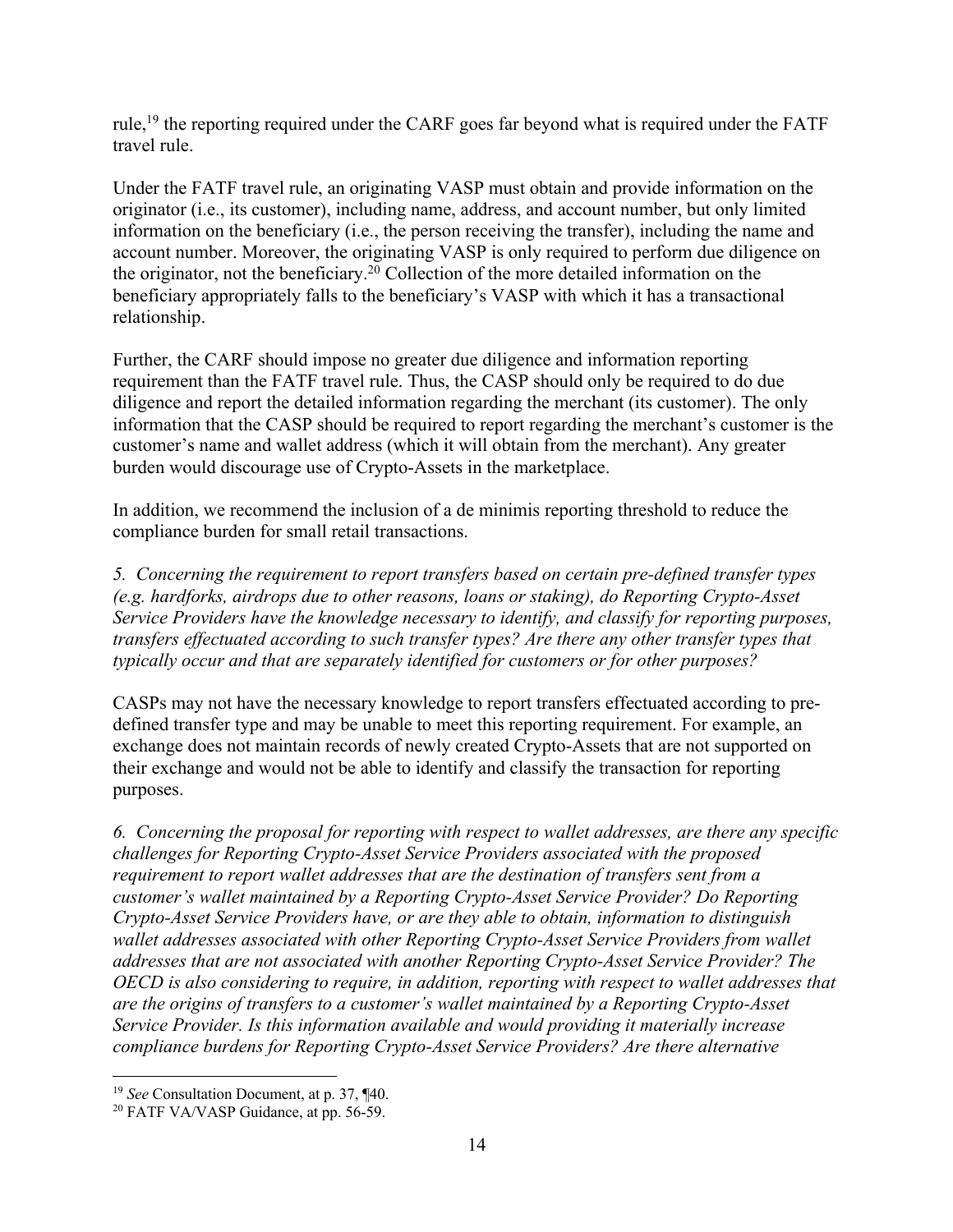*requirements (e.g. reporting of the public keys associated with Crypto-Asset Users instead of wallet addresses) that could be considered to more efficiently increase visibility over transactions carried out without the intervention of the Reporting Crypto-Asset Service Provider?*

It will be difficult, if not impossible, for intermediaries to distinguish between broker and nonbroker wallet address. In addition, the reporting of on-chain wallet addresses goes much further than the CRS and creates a legitimate privacy concern. Furthermore, the reporting of on-chain wallet addresses may be impractical or unnecessary since an on-chain wallet address is not the functional equivalent of a bank account, and a user may only use an individual wallet address for a single transaction.

*7. Information pursuant to the CARF is to be reported on an annual basis. What is the earliest date by which information on the preceding year could be reported by Reporting Crypto-Asset Service Providers?*

As mentioned above, we recommend consistency between reporting requirements for both the CRS and the CARF. We recommend aligning the information reporting deadline under the CRS and CARF.

# **D. Due Diligence Procedures**

*1. The due diligence procedures of the CARF are in large part based on the CRS. Accordingly, the CARF requires Reporting Crypto-Asset Service Providers to determine whether their Entity Crypto-Asset Users are Active Entities (corresponding largely to the definition of Active NFE in the CRS) and, on that basis, identify the Controlling Persons of Entities other than Active Entities. Would it be preferable for Reporting Crypto-Asset Service Providers to instead document the Controlling Persons of all Entity Crypto-Asset Users, other than Excluded Persons? Are there other elements of the CRS due diligence procedures that should be included in the CARF to ensure that Reporting Financial Institutions that are also Reporting Crypto-Asset Service Providers can apply efficient and consistent due diligence procedures?*

Similar to the CRS, the CARF's due diligence procedures provide for self-certifications of a Crypto-Asset User's tax-residence and TIN with additional checks to confirm the reasonableness of the self-certification.21 However, self-certifications under the CARF would expire after 36 months and the information would need to be reviewed and re-confirmed by the customer.<sup>22</sup> If a CASP is unable to obtain a valid self-certification, either after an expiration or change of circumstances, the CASP must refuse to effectuate the transaction.23

The CRS has successfully relied on self-certification for tax reporting and transparency, and we believe similar treatment should be provided under the CARF. Accordingly, we recommend that self-certification under the CARF remain valid indefinitely, subject to the change of

<sup>&</sup>lt;sup>21</sup> Consultation Document, at pp. 12-14,  $\P$  $[A.1., C.1-2.$ <br><sup>22</sup> Consultation Document, at p. 12,  $\P$  $C.4$ .<br><sup>23</sup> Consultation Document, at p. 12,  $\P$ D.1.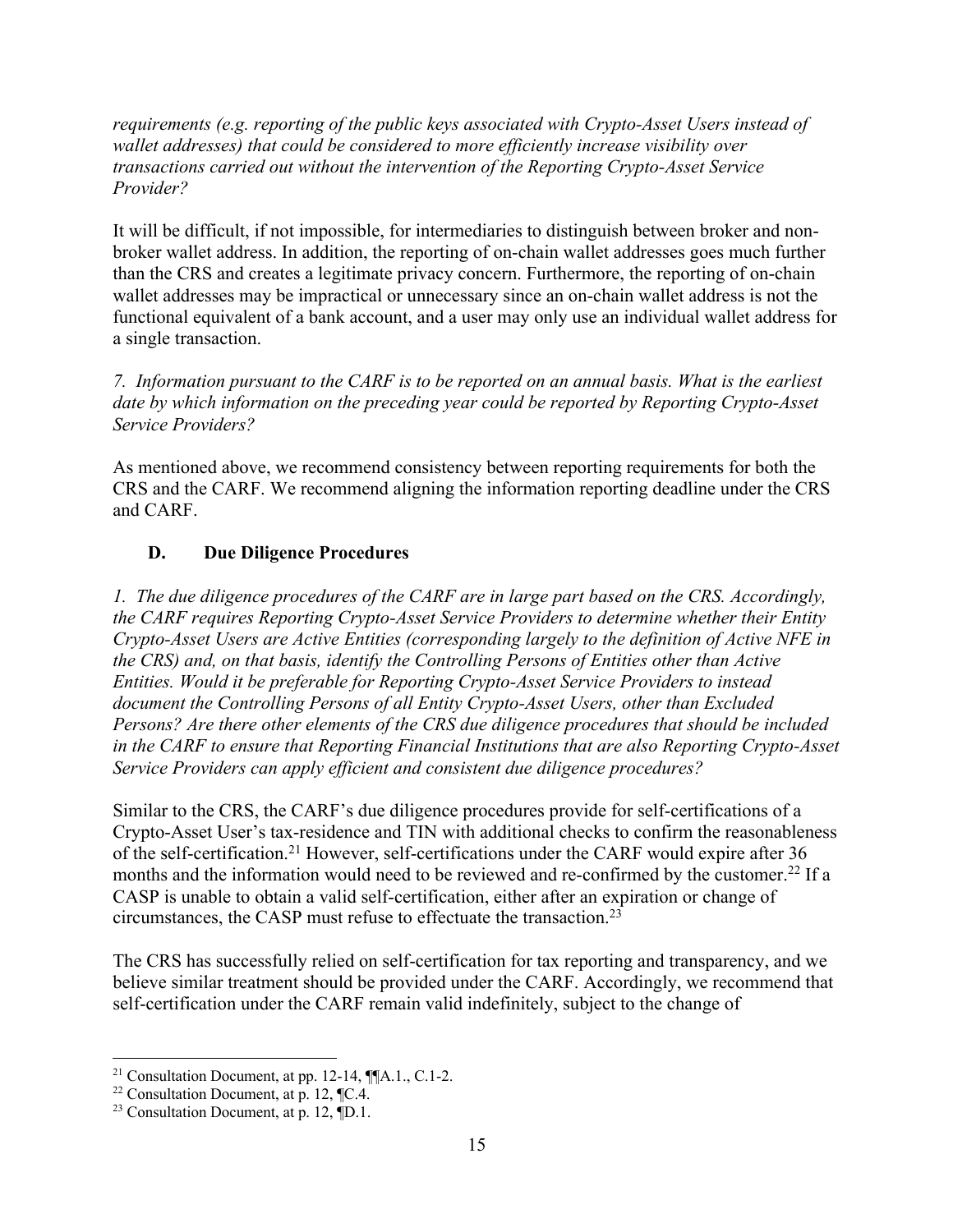circumstances rules. The CARF's 36-month expiration should not be applied to any account that has already been certified with indefinite validity under the CRS.

*2. An Entity Crypto-Asset User qualifies as an Active Entity if less than 50% of the Entity's gross income is passive income and less than 50% of the assets held by the Entity produce, or are held for the production of, passive income. The Commentary on the term "Active Entity" provides that passive income includes "income derived from Relevant Crypto-Assets". Are there any specific instances in which such income (e.g. income from mining, staking, forks or airdrops) should qualify as active income?*

Mining and staking activities may occur with such frequency as to give rise to a trade or business.24 In such cases, the income derived should be considered active.

However, the receipt of airdropped assets and forks should not constitute "active income." Airdrops of new assets are generally a marketing tactic employed by the protocol to reward users. Forks are merely a change in the blockchain protocol and may not result in income to the taxpayer. Furthermore, the decision to fork the blockchain is generally controlled by a subset of miners on the protocol and not the taxpayer that is using the protocol.

*3. The CARF removes the information collection and reporting obligations with respect to Crypto-Asset Users which are Excluded Persons. The OECD is still considering whether Reporting Crypto-Asset Service Providers should be included in the definition of Excluded Persons. Against this background, would Reporting Crypto-Asset Service Providers have the ability to obtain sufficient information on clients that are Reporting Crypto-Asset Service Providers to verify their status?*

We are unable to obtain sufficient information at this time to verify the status of Reporting CASPs.

*4. Section III.D enumerates effective implementation requirements in instances where a Reporting Crypto-Asset Service Provider cannot obtain a self-certification from a Crypto-Asset User or Controlling Person. Notably, these requirements specify that the Reporting Crypto-Asset Service Provider must refuse to effectuate any Relevant Transactions on behalf of the Crypto-Asset User until such self-certification is obtained and its reasonableness is confirmed. Are there potential alternative effective implementation measures to those listed in Section III.D? If so, what are the alternative or additional effective implementation measures and which persons or Entities would be best-placed to enforce such measures?*

We believe that refusal to effectuate a Relevant Transaction is extremely harsh, is not necessary to achieve the tax transparency goals of the CARF, and is not aligned with CRS, which has no such regime. The Reporting CASP can be required to make and document a certain number of follow-up requests for the self-certification, and if it is still not provided, the Reporting CASP

<sup>&</sup>lt;sup>24</sup> In the United States, the IRS has concluded that Crypto-Asset mining income can be considered trade or business income that is subject to self-employment taxes. *See* IRS Notice 2014-21, FAQ A-9 (April 14, 2014), https://www.irs.gov/pub/irs-drop/n-14-21.pdf .